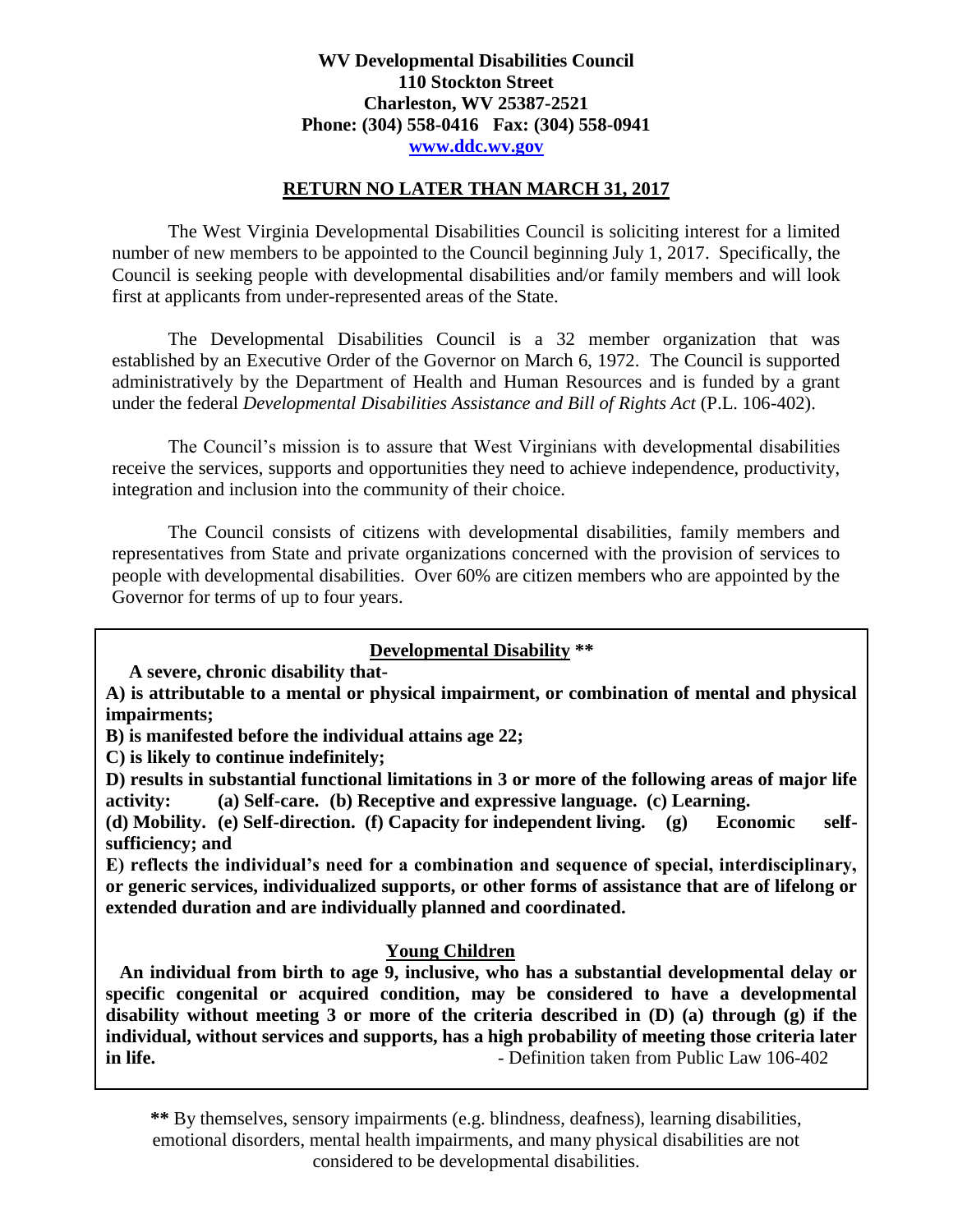# **APPLICATION FOR MEMBERSHIP**

If you fit the eligibility criteria and are interested in being considered for membership on the Council, please complete the following information. I am:

| a person with a developmental disability.                                                                                                                                |                           |  |  |
|--------------------------------------------------------------------------------------------------------------------------------------------------------------------------|---------------------------|--|--|
| a parent or guardian of a child (under 18 years of age) with a developmental disability.                                                                                 |                           |  |  |
| the immediate relative or guardian of an adult with a mentally impairing developmental<br>disability that causes him/her great difficulty in advocating for him/herself. |                           |  |  |
|                                                                                                                                                                          |                           |  |  |
|                                                                                                                                                                          |                           |  |  |
| (City)                                                                                                                                                                   | (County)<br>(Zip Code)    |  |  |
|                                                                                                                                                                          |                           |  |  |
|                                                                                                                                                                          |                           |  |  |
| Are you a resident of WV? Yes _____ No _____ Senate District ______________                                                                                              |                           |  |  |
| For Legal and Statutory Requirements (optional)                                                                                                                          |                           |  |  |
|                                                                                                                                                                          | Male $\Box$ Female $\Box$ |  |  |

**(Feel free to continue on the back of the last page if needed for the following questions.)** Please tell us something about your experiences and beliefs about people with developmental disabilities.

As a member of the WV DD Council, you would be looking at the "big picture" and finding solutions to problems affecting many people. What would an ideal service delivery system look like for children and adults with developmental disabilities and their families?